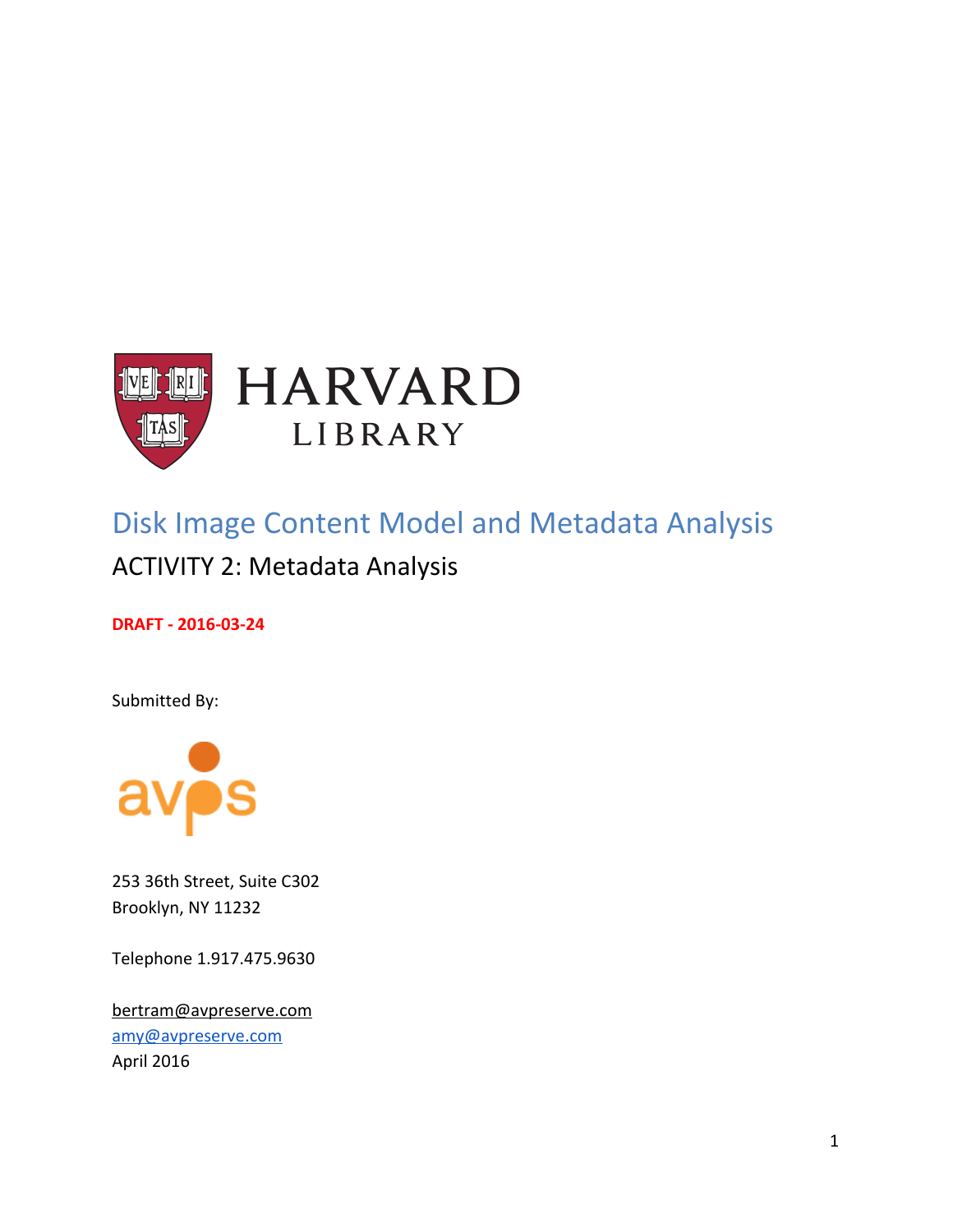# **Introduction**

This metadata analysis takes a multi-faceted approach to identify the informational elements that will be necessary to document the provenance, the technicalities, and the structural characteristics of digital content typically serialized as disk images for long-term storage in a preservation repository. The initial analysis itself is a generic examination of disk images as *file formats that are generated by contemporary software, reside within contemporary file systems, and are made available via contemporary operating systems*. One outcome of the generic examination includes selected informational elements, as well as a conceptual model to illustrate the nature of disk images. From the generic analysis, this examination will recommend specific approaches to structure the selected information elements from the conceptual model in a consistent and repeatable metadata scheme.

Building from the generic analysis, the examination will focus attention on modeling the disk image content and metadata in the context of Harvard University Library DRS Object Descriptors.

# **Conceptual Landscape**

In the context of library and archive practice, disk images pose an intriguing problem of encapsulation. A disk image, by nature, is a unique sequence of bytes (or sequences of bytes) that encapsulates an existing organizational system of files, directories, and accompanying metadata. Because a disk image encompasses a system of files and directories and, yet, is itself a file within a file system, extractable metadata will be available at four levels (at least):

- 1) Capture file system level
- 2) Disk image file format level
- 3) Encapsulated file system level
- 4) Target directories and files level

These levels are all sources of metadata that could be mined for information about provenance, process history, technical, and, even, descriptive metadata. The following figure illustrates the conceptual landscape of disk images. We will use this conceptual model (and the designated vocabulary) as we look specifically at HUL's DRS context.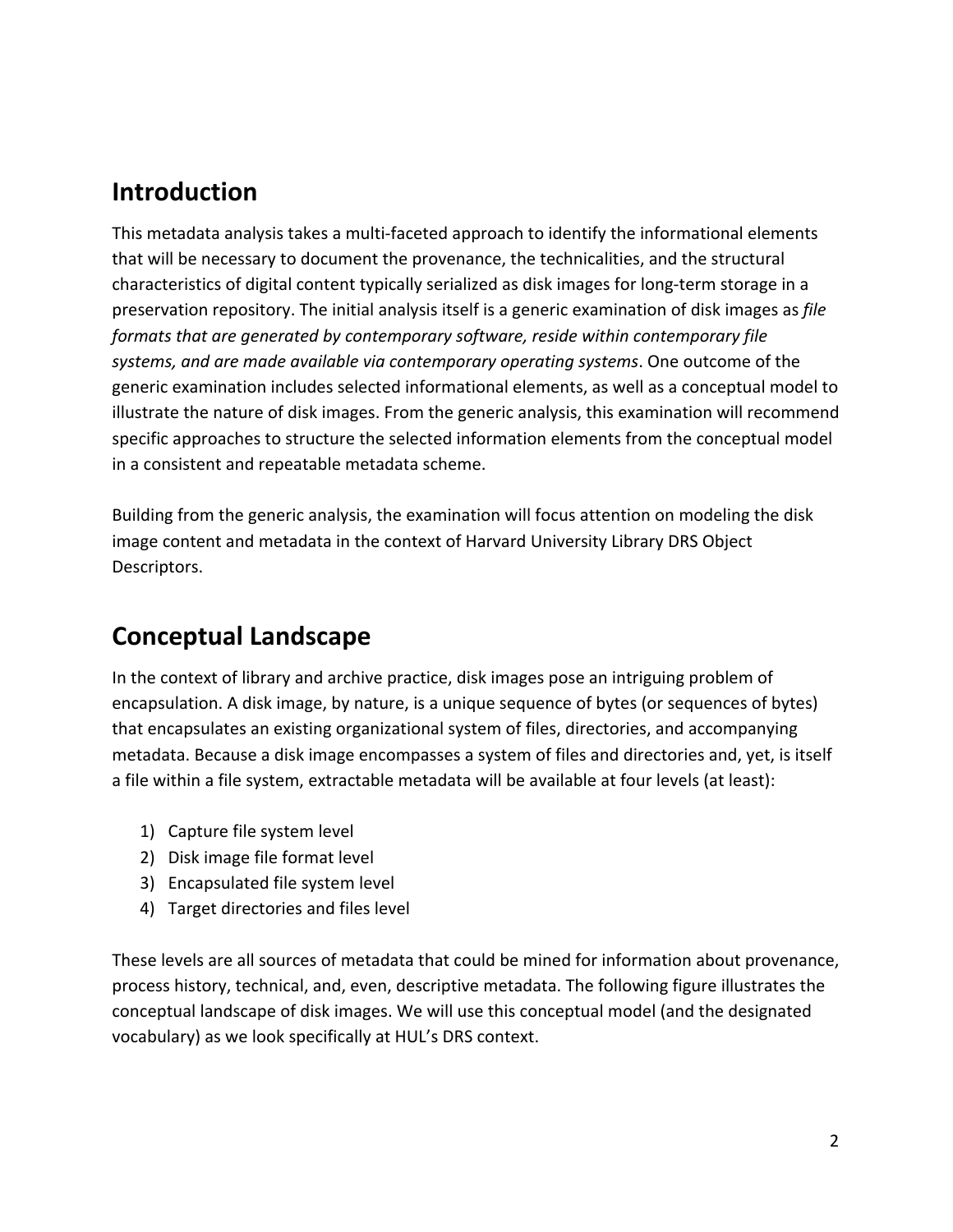

Figure 1. This illustration represents the sources of metadata that can be extracted for disk image files.

# **Analysis of metadata at Archive File System level (Grey in Figure 1)**

All disk image files will have been generated, or captured, on a machine within a given file system. Using practices for file management, archivists can capture file system metadata before moving a disk image from an originating machine. Such an approach will ensure automated capture of the following information about the disk image file itself:

- Original file name
- Original file path
- Create date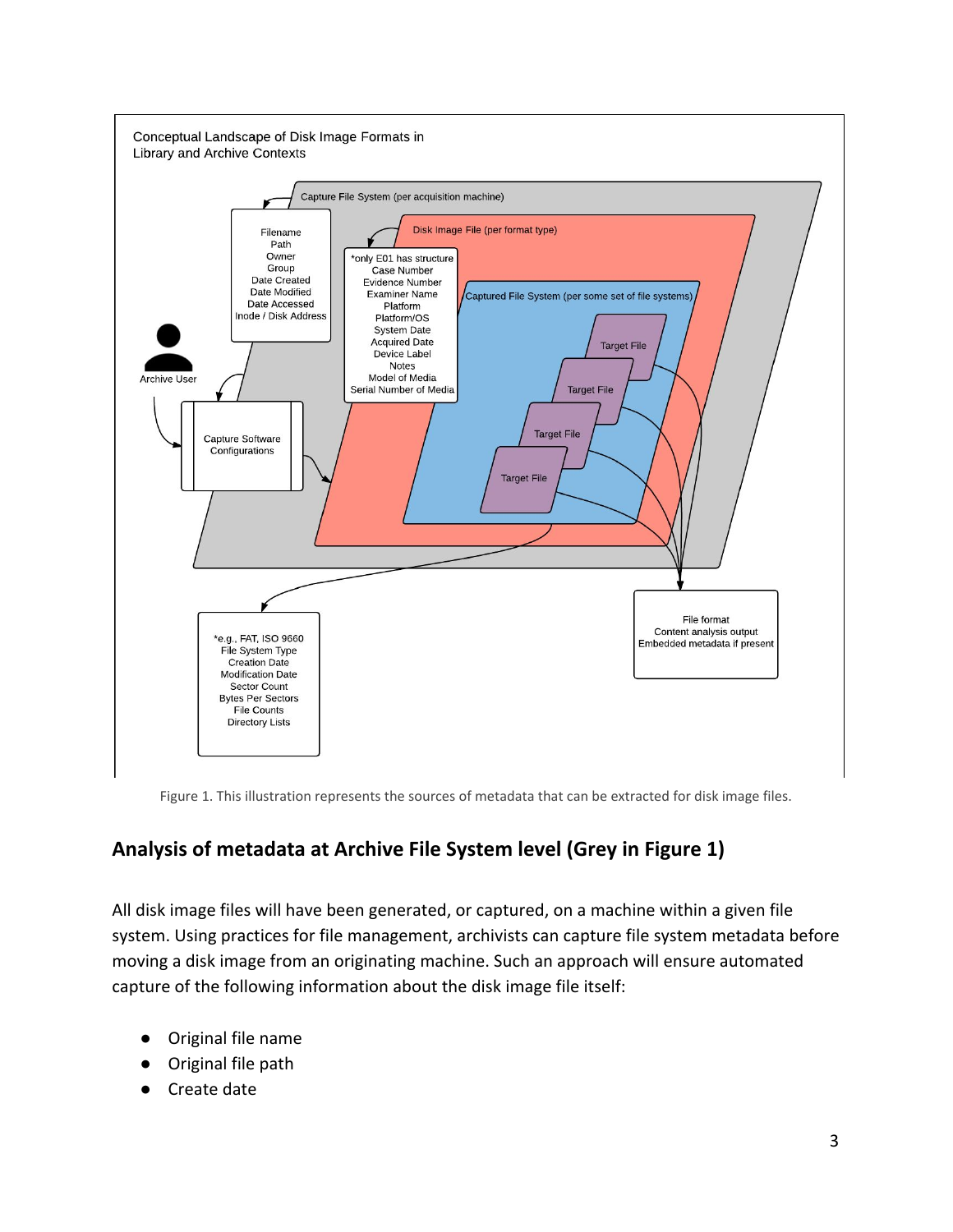- Modified date
- Last Accessed date
- Owner
- Group
- Permissions
- File size

# **Analysis of metadata at Disk Image File Format level (Red in Figure 1)**

We deconstructed and evaluated each of the formats below to develop a detailed understanding of metadata available per format.

Disk Image Format metadata resources

RAW E01  $ISO<sup>1</sup>$  (which requires also a consideration of the CD-ROM specifications)<sup>2</sup> BIN/CUE (which is truly just a RAW image with a side-car text file)

Only E01 is an actual binary format with structural and embedded technical and descriptive metadata. $3$  The others are merely byte-by-byte captures of stored data, with no additional structure or packaging (meaning that the file format itself cannot provide any metadata of use). The following elements from E01 and the CUE text specification represent examples of the types of metadata that can be extracted at this level:

- Acquire Date
- Create Date
- Creator
- Capture Platform
- Capture Platform Operating System
- Case Number
- Description
- Device Label
- Evidence number
- Filename
- Notes

 $3$  See

[https://docs.google.com/spreadsheets/d/1QufEjU8kF6oVqFU-Rsyq3AdsR3V\\_xYn3eL1joZjrmo8/edit?usp=sharing](https://docs.google.com/spreadsheets/d/1QufEjU8kF6oVqFU-Rsyq3AdsR3V_xYn3eL1joZjrmo8/edit?usp=sharing) for a byte-by-byte breakdown of an example E01 file.

<sup>1</sup> [http://wiki.osdev.org/ISO\\_9660;](http://wiki.osdev.org/ISO_9660) <http://www.ecma-international.org/publications/files/ECMA-ST/Ecma-119.pdf>

<sup>2</sup> <https://en.wikipedia.org/wiki/CD-ROM>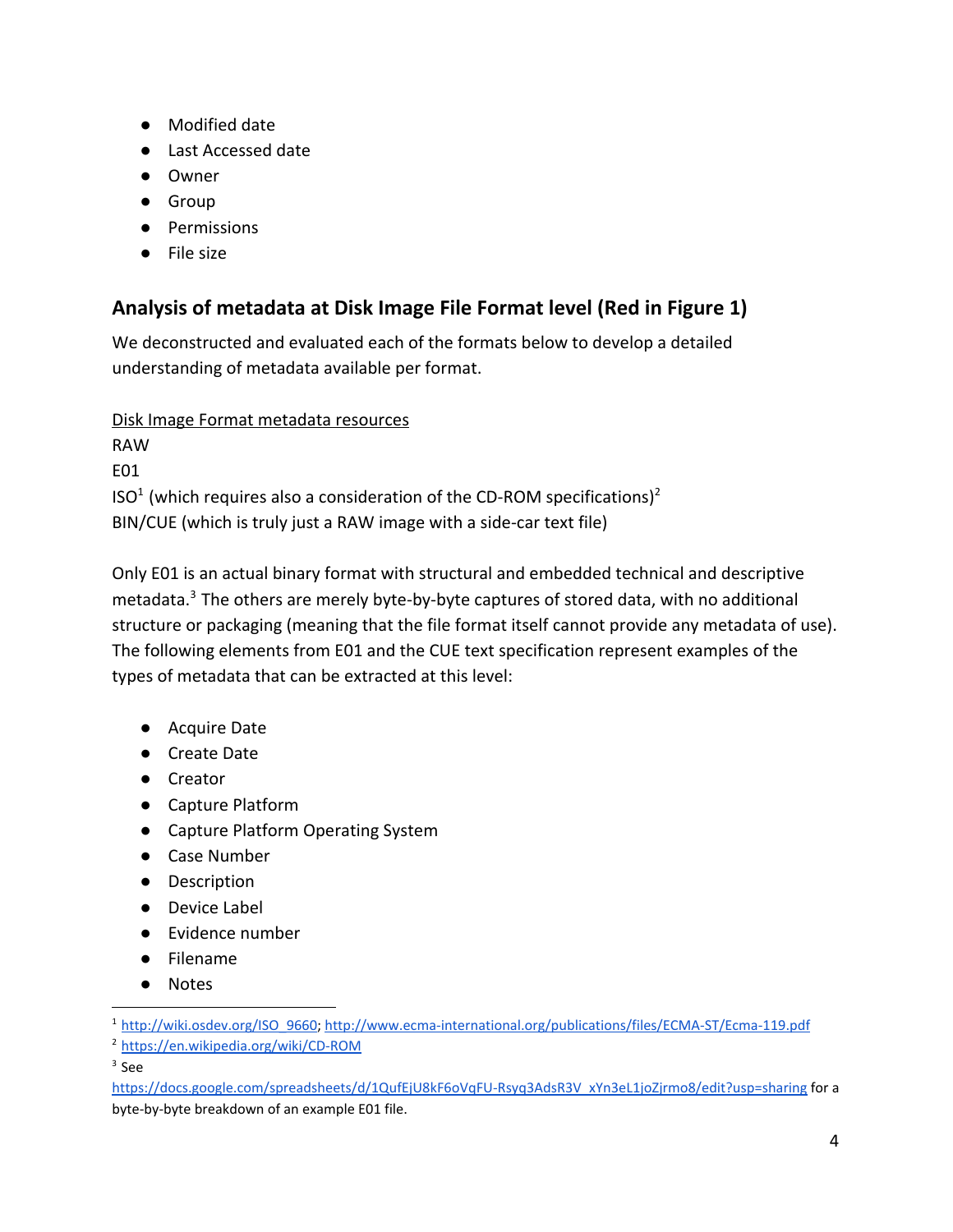- Source
- Source ID
- Title

See **[Metadata Comparison.diskimage-fileformat-eval](https://docs.google.com/spreadsheets/d/1xdeVKpFqGDzlFvCD0frSfxSO0oDFMlGyFNufI51YVH8/edit?usp=sharing)** spreadsheet for more information.

### **Analysis of metadata at Filesystem level (Blue in Figure 1)**

Each filesystem has its own specification for how bytes are organized, how files and directories are indexed, and for organizing files and directories within the geometry of the physical storage media on which the filesystem is written. The filesystem is the primary location where information is stored about files and directories.

In our analysis, we deconstructed two example file systems to understand the technical metadata available within file system structures that would be critical for reconstructing the file system and all of its underlying files and directories in the future.

We looked at FAT filesystems (12, 16, and 32) because these are most common in today's archive repositories.<sup>4</sup> FAT filesystems are typical of floppy disks. We also looked at ISO 9660 and Joliet filesystems because these are typical of optical disc media, which are also current targets of disk image activity in archives and libraries.<sup>5</sup>

Although each filesystem contains a distinct set of internal structural and technical metadata, our aim is to identify elements of information that will be critical for a user in the future to be able to mount, navigate, and/or extract files and other information of interest from a particular filesystem. Examples of metadata that can be extracted at this level include:

- Original Media Type
- File System Type
- Bytes per Sector of Original Media
- Sector Count on Original Media
- File system create date
- File system modification date

4 See

5 See

[https://docs.google.com/spreadsheets/d/1sU8emvVcdOk4Nrf3X-owYJG-1GrUt0PcPAoHdXRa\\_sI/edit?usp=sharing](https://docs.google.com/spreadsheets/d/1sU8emvVcdOk4Nrf3X-owYJG-1GrUt0PcPAoHdXRa_sI/edit?usp=sharing) bor a byte-by-byte breakdown of an example FAT 12 filesystem.

<https://docs.google.com/spreadsheets/d/1DOh9BcSAfnz3eqLu7V-dSJKvhJSm--VmbnsK196ppOk/edit?usp=sharing>for a byte-by-byte breakdown of an example ISO 9660 filesystem.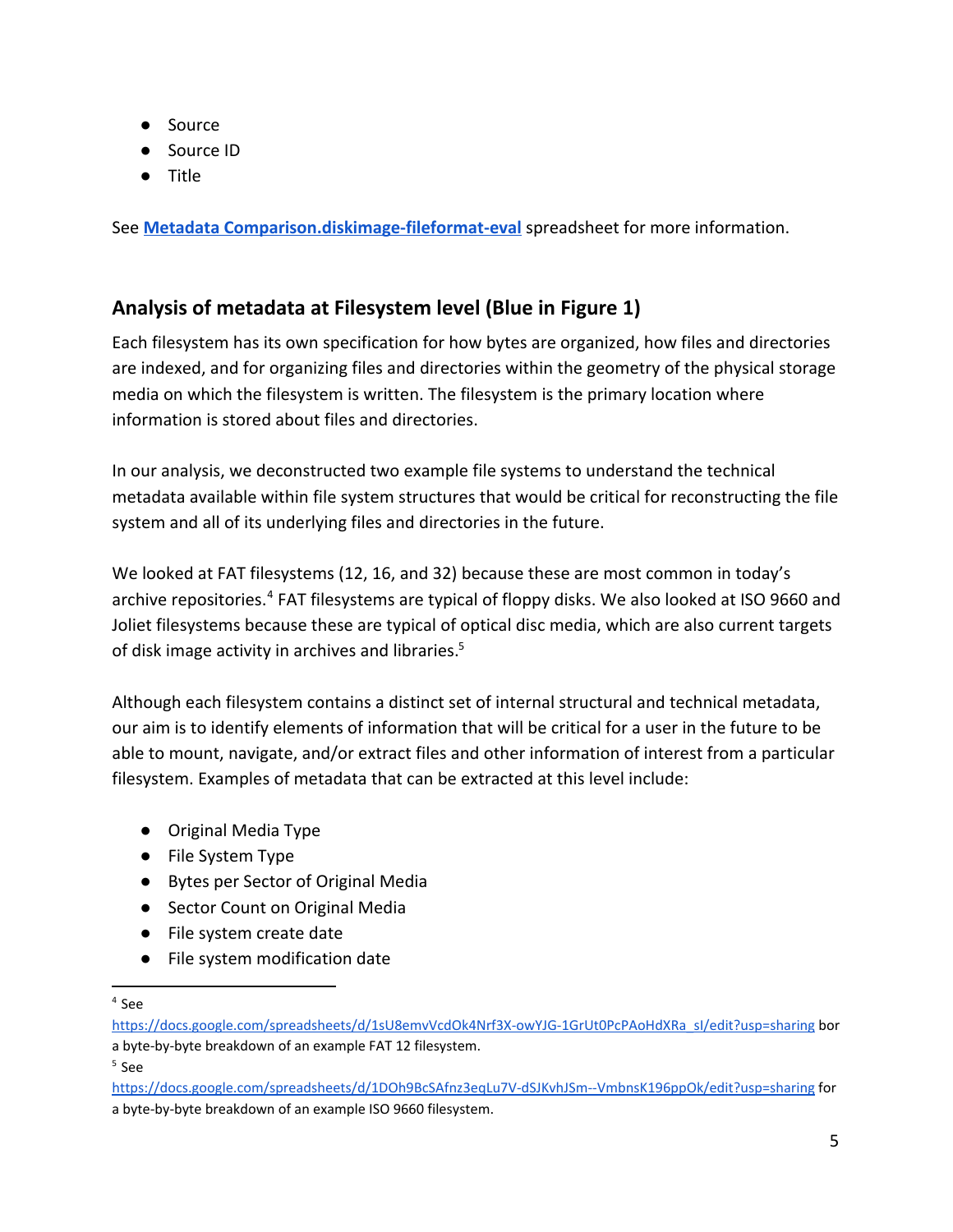- File Counts
- File Names
- File and Directory Lists

### **Analysis of metadata at Target Directory and File level (Purple in Figure 1)**

The target of disk imaging is often the encapsulated files and directories stored within a target filesystem. The variety of files and directories that will be encountered within a given disk image is wide and unpredictable. Contents could range from one stored file to hundreds of thousands, or millions, depending on the capacity of the target source media. Files themselves only provide information that the format specification establishes. This is unpredictable and varies format to format. Sometimes formats support embedded metadata that documents file formats, encoding formats, technical information, file size, descriptive information (e.g., TIFF, JPEG, MOV, PDF, WAV); other times, there is no embedded metadata available (e.g., HTML, XML, TXT, CSV). Additionally, the content itself can be analysed to understand information about the file. This is variable depending on the type of information contained within a file (e.g., textual data versus image data or audio data). Examples of metadata that might be extracted at a target file level include:

- Filename
- File path (although, this truly is concatenated from the file system)
- File size
- File format (usually this is constructed from an analysis of the file's bytes)
- Date Created
- Date Modified
- Descriptive metadata (Creator, Genre, Subject, etc.)
- Technical metadata (Sample Rate, Bits per Sample, Colorspace, Page Count, etc.)

This information can only be extracted by software (or humans) that can read the particular file system that was used to encapsulate the files. With such software, this information can be generated at any point in the process given that the goal of disk imaging is to capture the file system and therefore to fix the state of the encapsulated files and directories.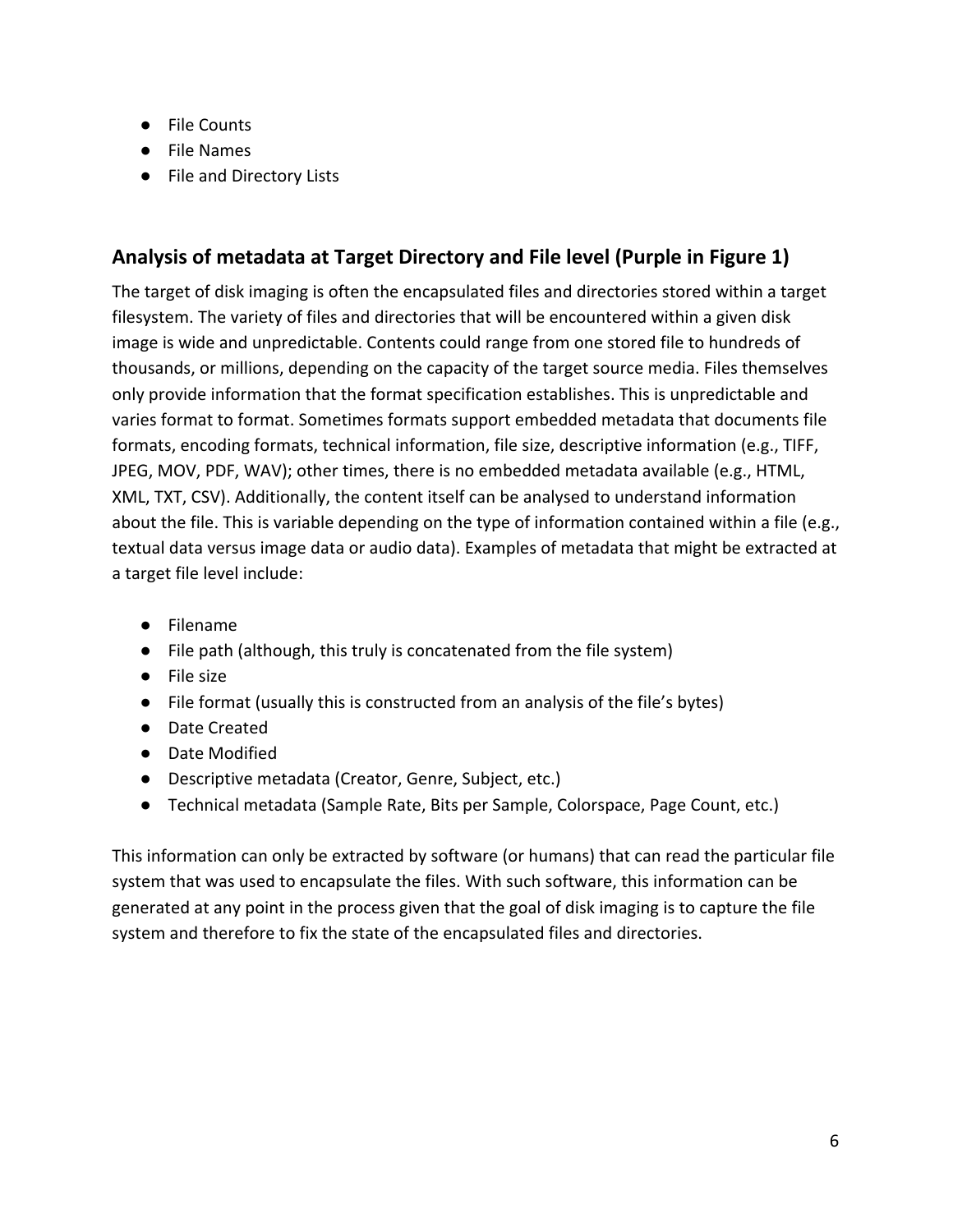# **Describing Disk Images**

Based on the disk image conceptual landscape as documented above, we recommend an approach to preservation metadata that extracts metadata from each of the four levels, and through concatenation or calculation, to produce a core set of metadata that will ensure the understandability and accessibility of an acquired disk image. In order to support the understandability and accessibility of encapsulated files within the disk image file, additional approaches will be defined to capture file and directory lists, format summaries, and the output of analysis tools on the encapsulated content of the disk image.

In terms of metadata to describe technical and structural characteristics of disk image formats, there are three levels of interest for description:

1) Disk Image File Format (e.g., EWF, RAW, ISO, BIN/CUE, etc.)

An archive will need to describe the disk image file format itself in order to be able to understand how it is packaged and what software will be needed to read the format in the future. This will include a description of the particular format and version. As noted above, only EWF and CUE provide format-specific metadata that can be leveraged from the format itself. Additionally, an archive can describe the file by its size, the date it was created/modified/accessed, who created it, what software was used to create it, and other process history metadata about its creation. This information will come from either the file system where the disk image was stored upon capture or from an analysis using an external file identification tool.

2) Encapsulated File System(s) (e.g., FAT12, FAT16, FAT32, NTFS, ISO 9660, etc.)

An archive will need to document the format of the file system that is encapsulated within the disk image file. This file system will have a byte structure that is unique to the file system format. The file system format is the key to unlocking the files and their structure as they are organized within the file system, which also holds provenance information about the files themselves (e.g., dates of creation/modification/access, creator, etc.). To that aim, we recommend the following information elements for documenting the characteristics of a given filesystem:

- File System Format
- Bytes per Sector
- Sector Count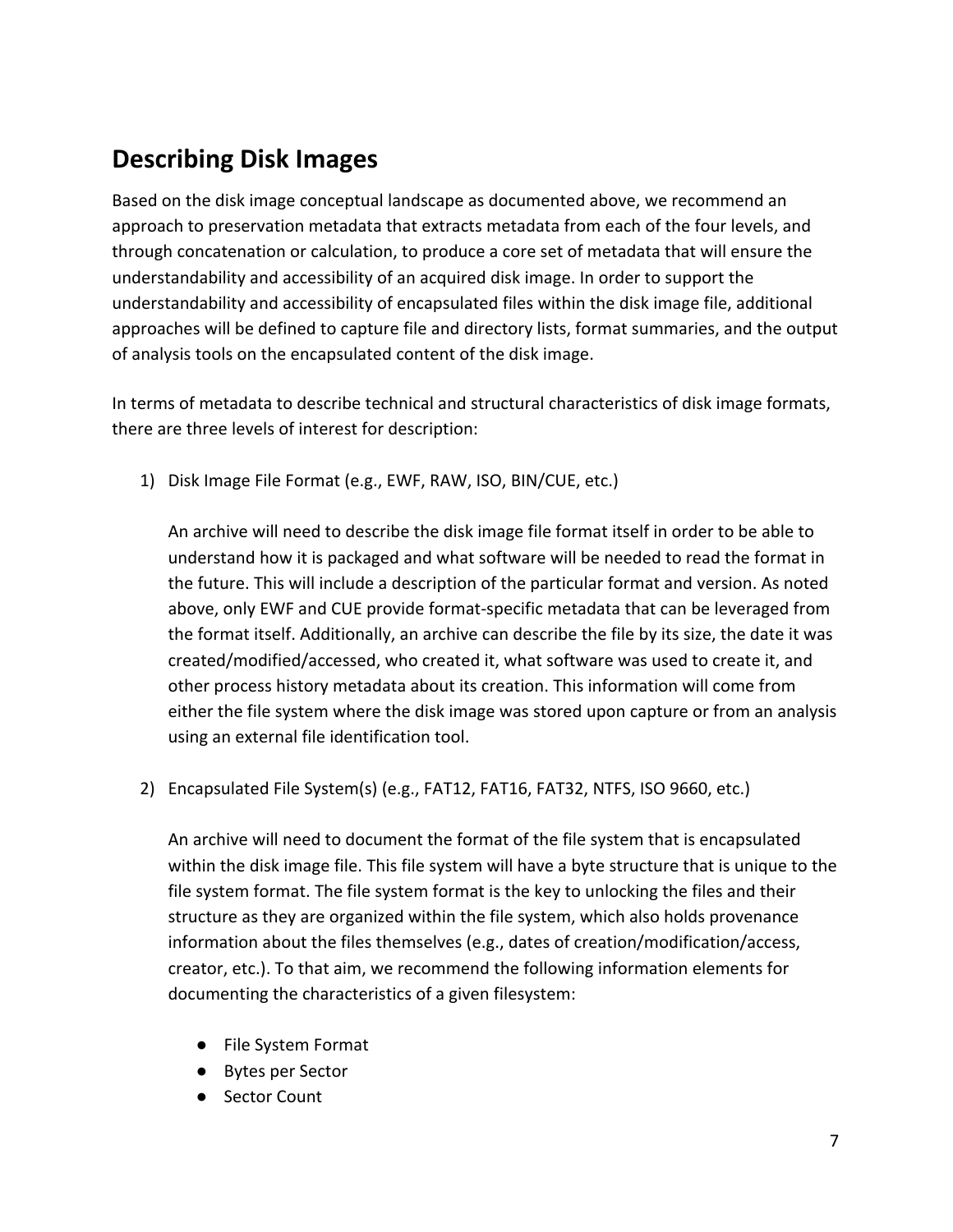#### 3) Target Directories and Files

Most often, the target of disk imaging processes are the files encapsulated within the target file system on the source media object. To describe the files, an archive will use information from the encapsulated file system (e.g., file name, file path, file create/modify/access date, file size, file extension, file creator), as well as any metadata that can be extracted from known file formats. Additionally, an archive can use file identification tools to document the format of a given file.

Archivists can use software to generate file and directory lists during the process of disk imaging, and/or a repository could centralize the generation of these file and directory lists upon ingest.

Harvard staff members are currently employing a variety of approaches to extract file and directory lists for content stored in disk images, including fiwalk (as part of BitCurator), FTK Imager (one of the outputs is a list of files), Karen's Directory Printer (generates a list of files). Only one of these approaches makes use of any file identification processes to report file format (i.e., fiwalk, which uses libmagic to perform identification). $<sup>6</sup>$  File format identification and characterization (and/or validation) will be</sup> of interest to the repository, at least to report how many of each type of format are contained within the disk image.

The following illustration draws attention to the targets of description for disk image content.

<sup>6</sup> Archivematica sidesteps libmagic in favor of FIDO for file format identification within fiwalk.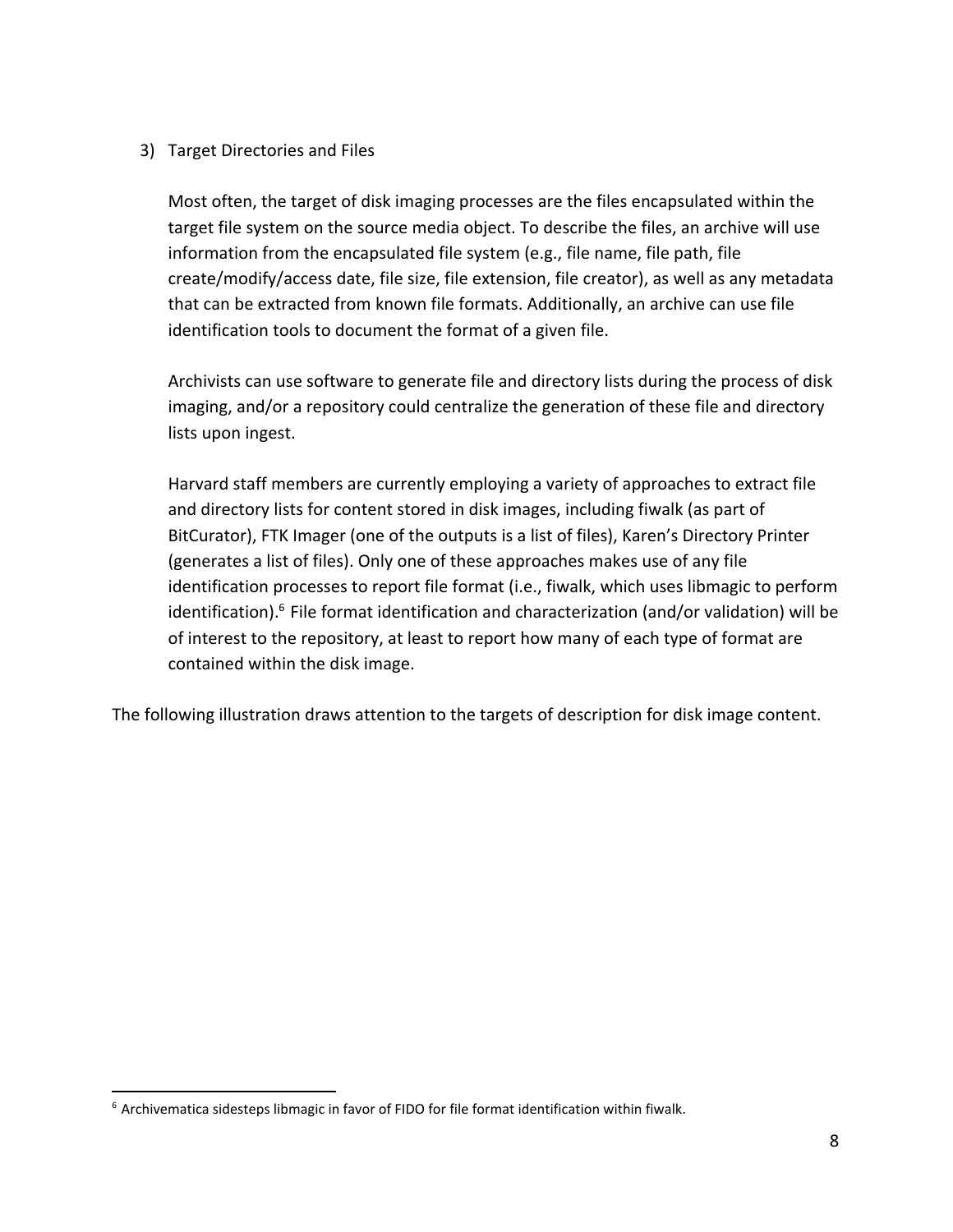

Figure 2. This illustration focuses attention on the targets of description for disk image content.

# **Metadata Element Recommendations**

Based on our assessment of the conceptual landscape of disk imaging, and in the context of describing disk images from an archive and/or library perspective, we make the following recommendations for a core set of metadata elements that combine metadata sources with target objects of description to document the technical features of the disk image object and the file system bitstream, the process history of its creation, and the important characteristics of the source media object.

### **Disk Image File Object**

**Disk Image File format** : E01 **Disk Image File format version** : FTK Imager version<sup>7</sup> **Type of Disk Image** : Logical; Physical **Disk Image File size**: 4 MB **Uncompressed size of imaged content**: 3.6 MB **Date created** : 2016-03-01 **Date modified** : 2016-04-01 **Existence of compression** : uncompressed; zlib

 $^7$  A repository must make sure to store and manage (or retain access to) the file format specification.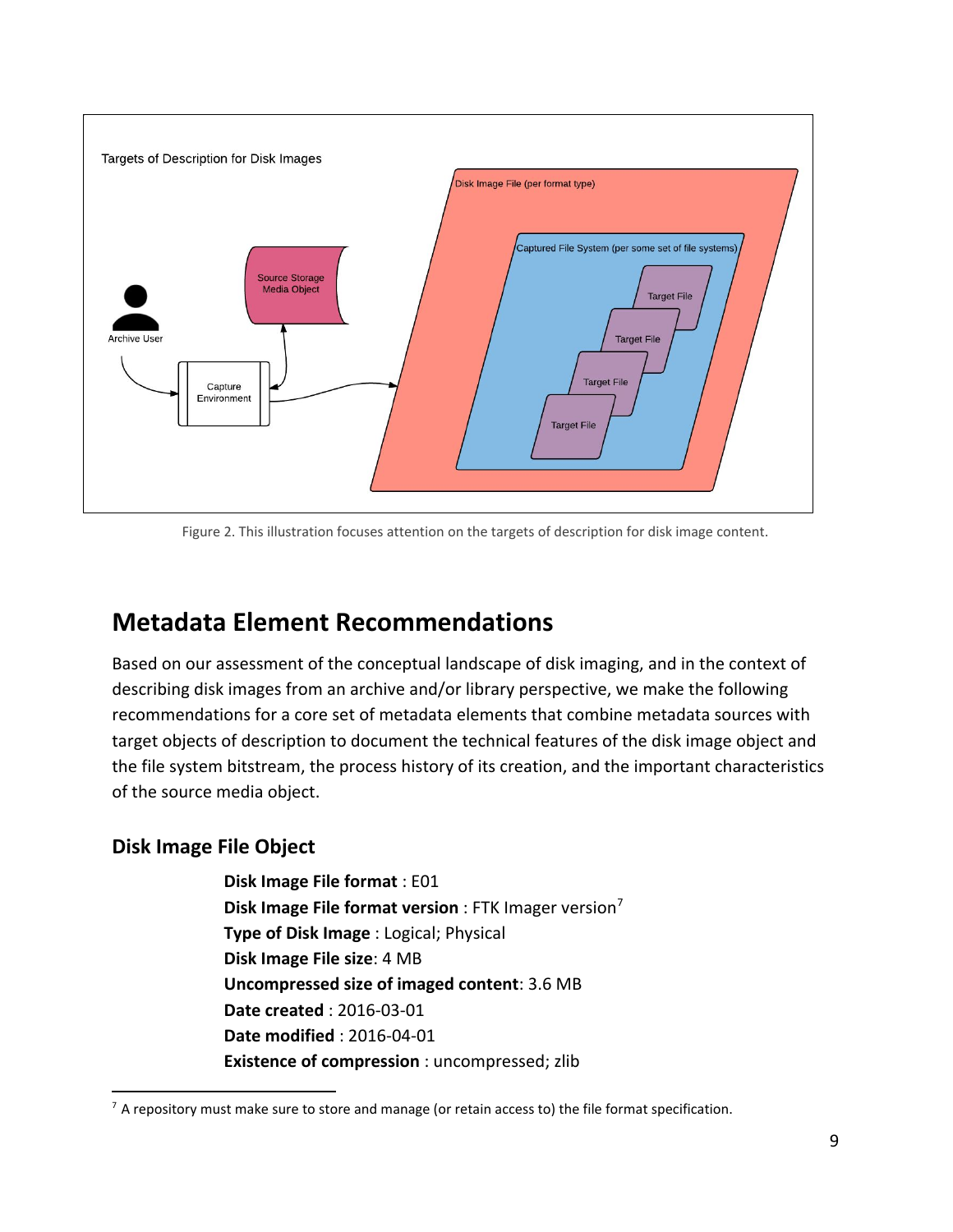### **File System Bitstream Object**

**File System format: FAT12<sup>8</sup> Bytes per Sector** : 512 **Sector Count** : 2880

### **Capture Event (i.e., Process History Metadata)**

**Software Used to Create Disk Image File** : ADI3.2.0.0 **Operating System Used to Create Disk Image File** : Windows 7 **Date Disk Image File was Captured** : 2016-04-01 **Disk Image File Creator** : Jennifer Weintraub

### **Source Storage Media Object (i.e., the original physical media)**

**Original Source Storage Media Type** : Floppy disk **Capacity (in bytes) of Original Source Storage Media** : 3 MB

These proposed elements are documented in the **[Metadata Comparison.file eval](https://docs.google.com/spreadsheets/d/1xdeVKpFqGDzlFvCD0frSfxSO0oDFMlGyFNufI51YVH8/edit?usp=sharing)** spreadsheet in greater detail. In what follows, we evaluate existing approaches for encoding this type of information in structured schemas in order to understand whether an existing approach can be used by Harvard or whether Harvard will need to develop a customized method to support preservation and technical metadata for disk images.

# **Survey of Target Schemas for Normalization**

Through our discovery process we have been unable to identify existing models for capturing disk image metadata at the varying levels of granularity illustrated in the Figure 1 above, "Metadata Hierarchy in Context of Disk Image Format Acquisition and Preservation." Many tools do some of this (FTK, for example), and sometimes this information is produced manually (as you will see in some of the approaches summarized below). There is also an absence of information about how to store in a structured way information about, for example, the file system on which the image was acquired or information about the actual disk image file itself (such as the data stored in expert witness files [EWF/E01]). Most institutions in the cultural heritage sector that are performing digital forensics (that we identified through our research) appear to use BitCurator to capture disk images. The technical metadata and minimal source

<sup>&</sup>lt;sup>8</sup> A file system has a format and specification that the repository must make sure to store and manage (or retain access to) over time.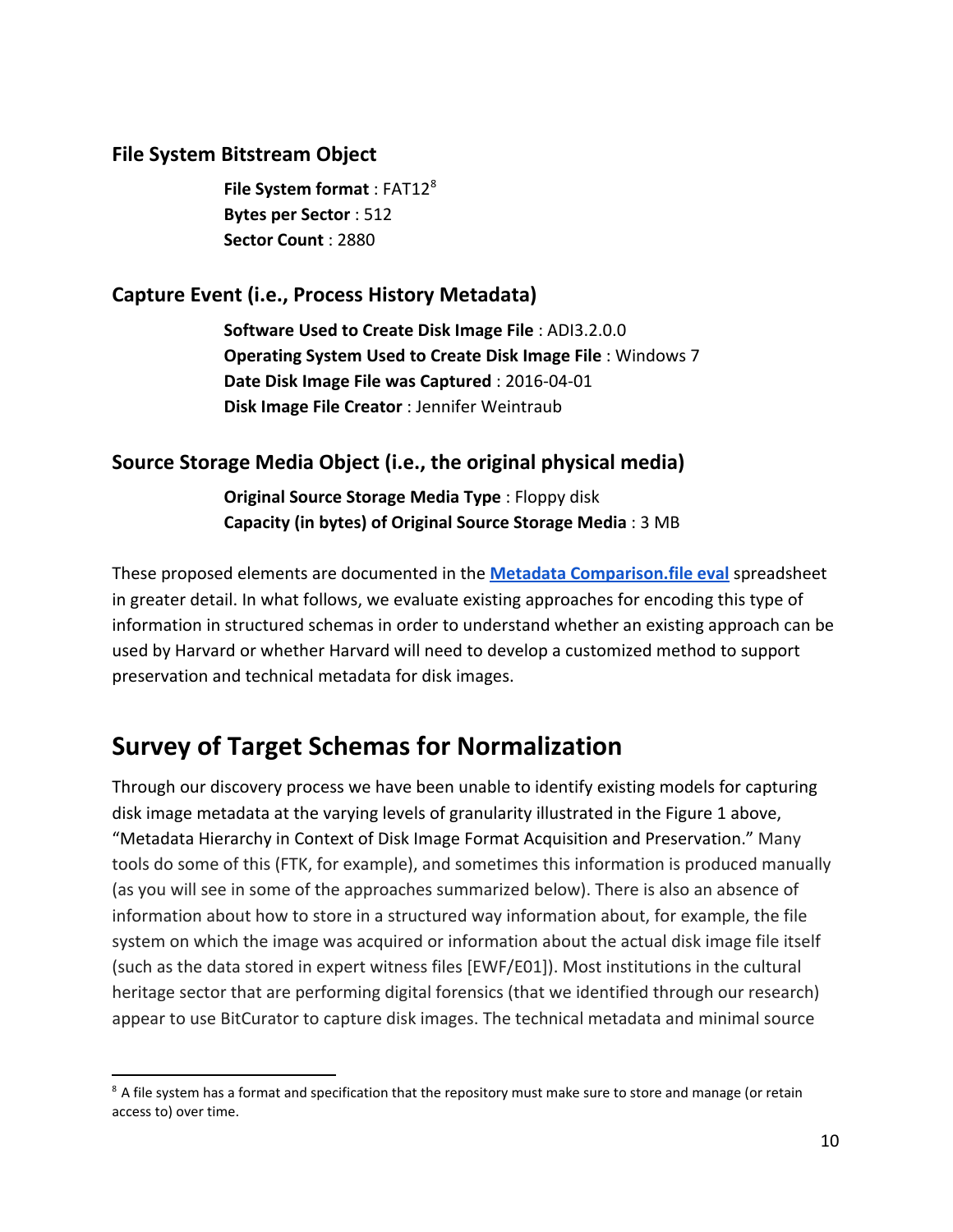metadata produced about the disk images and the capture process are stored in either DFXML or a sidecar text file.

To get a sense of the approaches taken by others in the community, we contacted Kathleen O'Neal in the manuscripts department at the Library of Congress. They create disk images primarily when they are attempting to recover data from damaged disks. She explained that they use FTK imager and save the text files generated by the application.

### **Evaluated Candidates**

### **AES standard for audio metadata (AES57)<sup>9</sup>**

This standard was adopted in 2011 by the Audio Engineering Society to provide a vocabulary to describe structural and administrative metadata for audio formats to enable preservation. As such, the standard requires elements that specifically relate to digital and analog audio objects. Some required elements have controlled value lists the further limit use beyond the realm of audio (e.g., use/useType). For these reasons, this standard is not appropriate for the description of disk image files or their source storage media.

### **ContainerMD<sup>10</sup>**

Developed by the National Library of France, ContainerMD captures technical metadata about container files. It was developed in 2011, initially to describe ARC (archive) file containers and the file structures stored within them. There are elements in ContainerMD that are currently "empty," but were created to accommodate the extension of the schema to specifically include WARC, ZIP, and TAR files. In addition, an "other" element indicates that ContainerMD could be further extended to include, for example, Disk Image files. The schema could be expanded to include elements that contain the values specified for Disk Image File Objects.

### **Europeana Data Model - Technical Metadata<sup>11</sup>**

This is a Europeana-produced document with suggested technical metadata additions to the Europeana Data Model. The draft/working document was created in February 2015 and the Google spreadsheet was last edited in August 2015. The proposed additions include properties from EBUCore, EXIF, as well as some that are EDM specific. The properties describe the technical attributes of text, still images, 3D images, moving images, and audio files. Technical

<sup>9</sup> Schema available for online review: http://www.aes.org/standards/schemas/aes57-2011-08-27.xsd

 $10$  Available for online review: http://bibnum.bnf.fr/containerMD-v1/

<sup>&</sup>lt;sup>11</sup> Available for download here:

[https://wiki.duraspace.org/download/attachments/68067745/Europeana\\_TechnicalMetadataProperties\\_20150217.d](https://wiki.duraspace.org/download/attachments/68067745/Europeana_TechnicalMetadataProperties_20150217.docx?version=1&modificationDate=1428614201396&api=v2) [ocx?version=1&modificationDate=1428614201396&api=v2.](https://wiki.duraspace.org/download/attachments/68067745/Europeana_TechnicalMetadataProperties_20150217.docx?version=1&modificationDate=1428614201396&api=v2) Available for online viewing here: (also [https://docs.google.com/spreadsheets/d/17LjVpdUHsqpLhvQ0kvvDd7ja6eAPhSB9dN3NQ0kEbko/edit#gid=0\)](https://docs.google.com/spreadsheets/d/17LjVpdUHsqpLhvQ0kvvDd7ja6eAPhSB9dN3NQ0kEbko/edit#gid=0).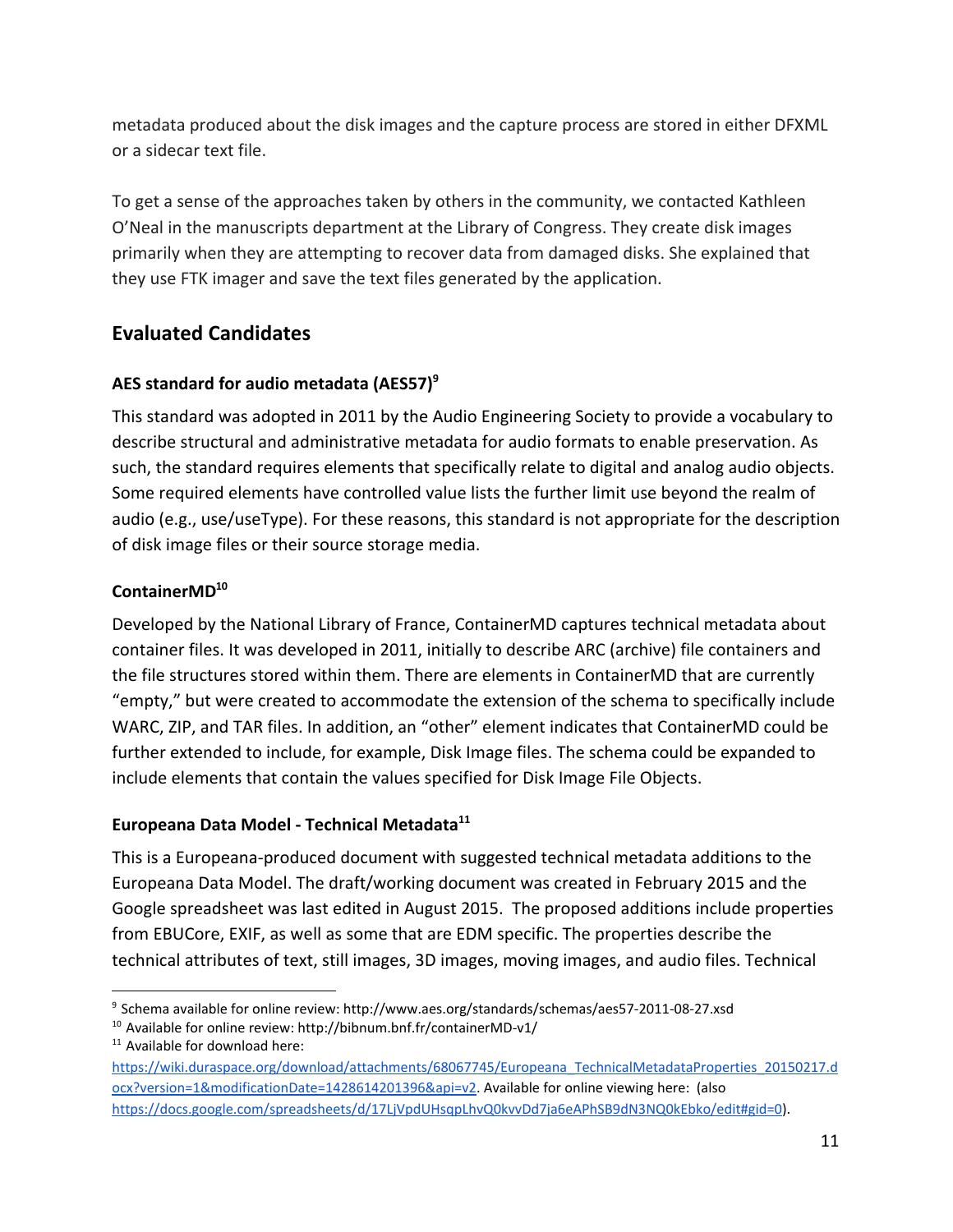metadata about disk images, or properties that could incorporate data about disk images, are not part of this proposed set.

#### **Portland Common Data Model - Technical Metadata<sup>12</sup>**

Following on the work of EDM and EBUCore, a Fedora working group undertook the task of defining a Technical Metadata model for the new Portland Common Data Model which is supporting Fedora 4 and new Hydra implementations. Our evaluation of this technical metadata application profile reveals a similar result to our evaluation of EDM. While the effort looks generically at digital objects stored in a repository, and borrows from EBUCore, PREMIS, and Pronom, the final element set lacks the many important elements identified in the previous section for supporting disk image preservation.

#### **University of Texas Metadata Guidelines for Video (UTVideo)<sup>13</sup>**

The UTVideo scheme facilitates the discovery and preservation of, specifically, born-digital video content. The elements are organized into different categories of metadata: descriptive (for discovery), source (physical characteristics of the source object), technical (digital characteristics of each video file), and preservation (actions taken where video object is modified). While the scheme comprehensively captures information about the media type for which it was created, it has a significant number of required fields that are not directly relevant to the set of values being captured for disk image preservation. For example, in the technical metadata category, codec and duration are required; in source, signal format, generation, and duration are required.

#### **BitCurator - PREMIS Preservation Metadata for Disk Image Files**

BitCurator generates PREMIS (version 2.1) metadata for each data forensics tool that is applied to a disk image, providing a record of provenance for each stage of processing. Of the PREMIS metadata produced by BitCurator, two process-related properties match the process history metadata fields recommended above: *Operating system used to create file* and *Date acquired*. They are highlighted in the XML snippet below.

#### <event>

<eventIdentifier>

<eventIdentifierType>UUID</eventIdentifierType>

<eventIdentifierValue>cc640440-d73f-11e5-b339-08002707017d</eventIdentifierValue>

</eventIdentifier>

<eventType>Capture</eventType>

<sup>&</sup>lt;sup>12</sup> Available for reveiw here: [https://wiki.duraspace.org/display/hydra/Technical+Metadata+Application+Profile.](https://wiki.duraspace.org/display/hydra/Technical+Metadata+Application+Profile)

<sup>&</sup>lt;sup>13</sup> Available for download here: https://www.lib.utexas.edu/schema/Video\_Metadata\_Guidelines\_v1.pdf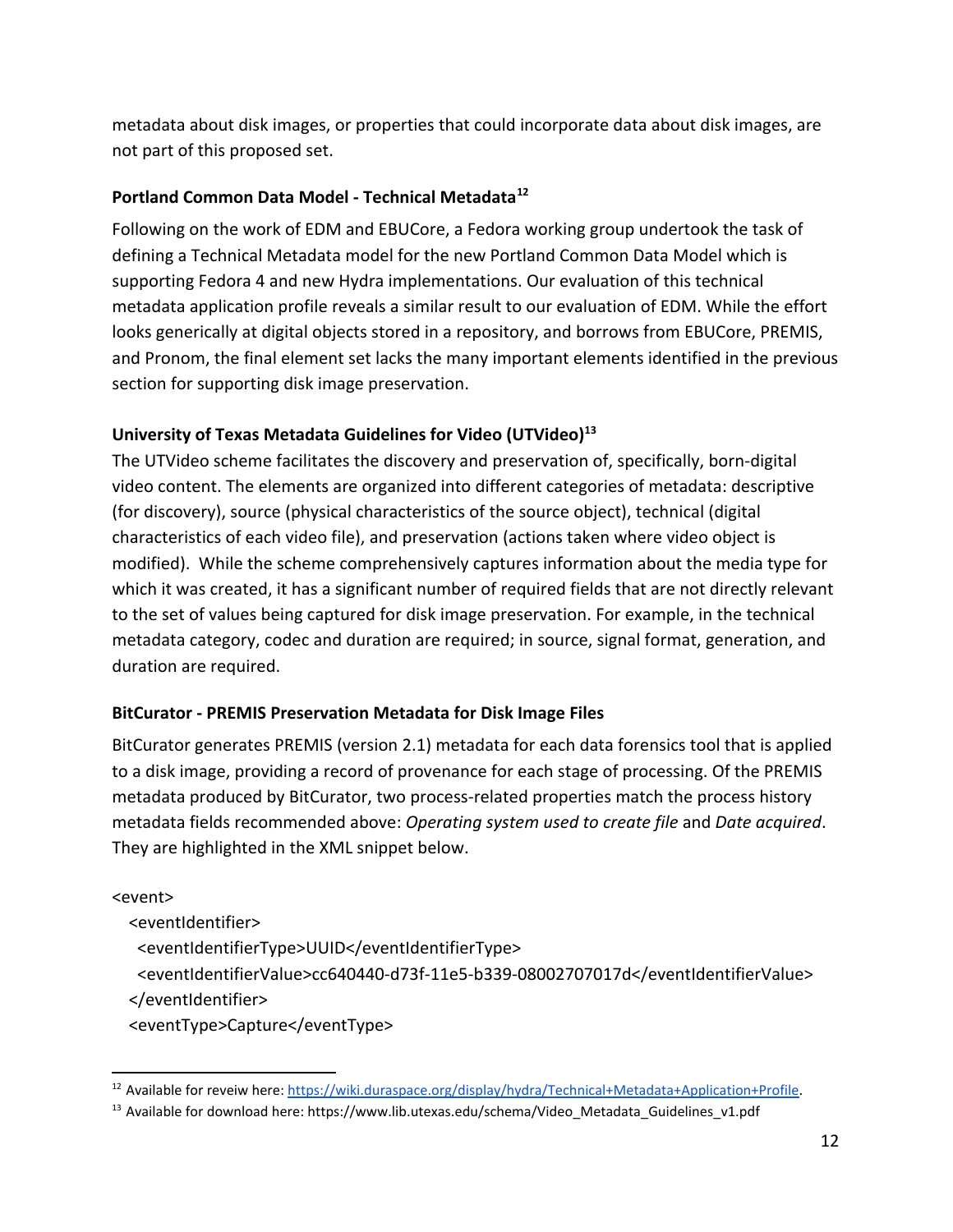```
 <eventDetail>/.../Data_081_08/Data-081-08.E01</eventDetail>
  <eventDateTime>Tue Nov 25 15:56:19 2014</eventDateTime>
  <eventOutcomeInformation>
   <eventOutcome>E01</eventOutcome>
   <eventOutcomeDetail>Version: ADI3.2.0.0, Image size: 387295</eventOutcomeDetail>
 </eventOutcomeInformation>
 </event>
```
One issue with this BitCurator output is that it is not well-formed XML. According to the PREMIS schema, <eventOutcomeDetail> is a container property. So, the value, "Version:..." should be stored in a child property called <eventOutcomeDetailNote>. Additionally (and ideally), a more detailed output would include slightly more process-related information, namely, the operating system used to create the file and the creator of the file. This information could be captured using the PREMIS <agent> property.

#### **Archivematica - METS and PREMIS for Disk Image Files<sup>14</sup>**

Archivematica's approach to capturing Disk Image technical and preservation metadata is very similar to the approach recommended and outlined in the previous section. Archivematica relies on the file creator to enter most of the source metadata directly into the Archivematica interface:

- Media Manufacturer
- Serial Number
- Media Format
- Media Density
- Source Filesystem
- Imaging Interface
- Imaging Software

Additionally, Archivematica encourages users to import another set of source metadata fields from the FTK Imager output files (no explanation of the process for how this is achieved). These fields include:

- Imaging Data
- Image Fixity

<sup>&</sup>lt;sup>14</sup> Description of Archivematica's approach can be found here: https://wiki.archivematica.org/Digital forensics image ingest.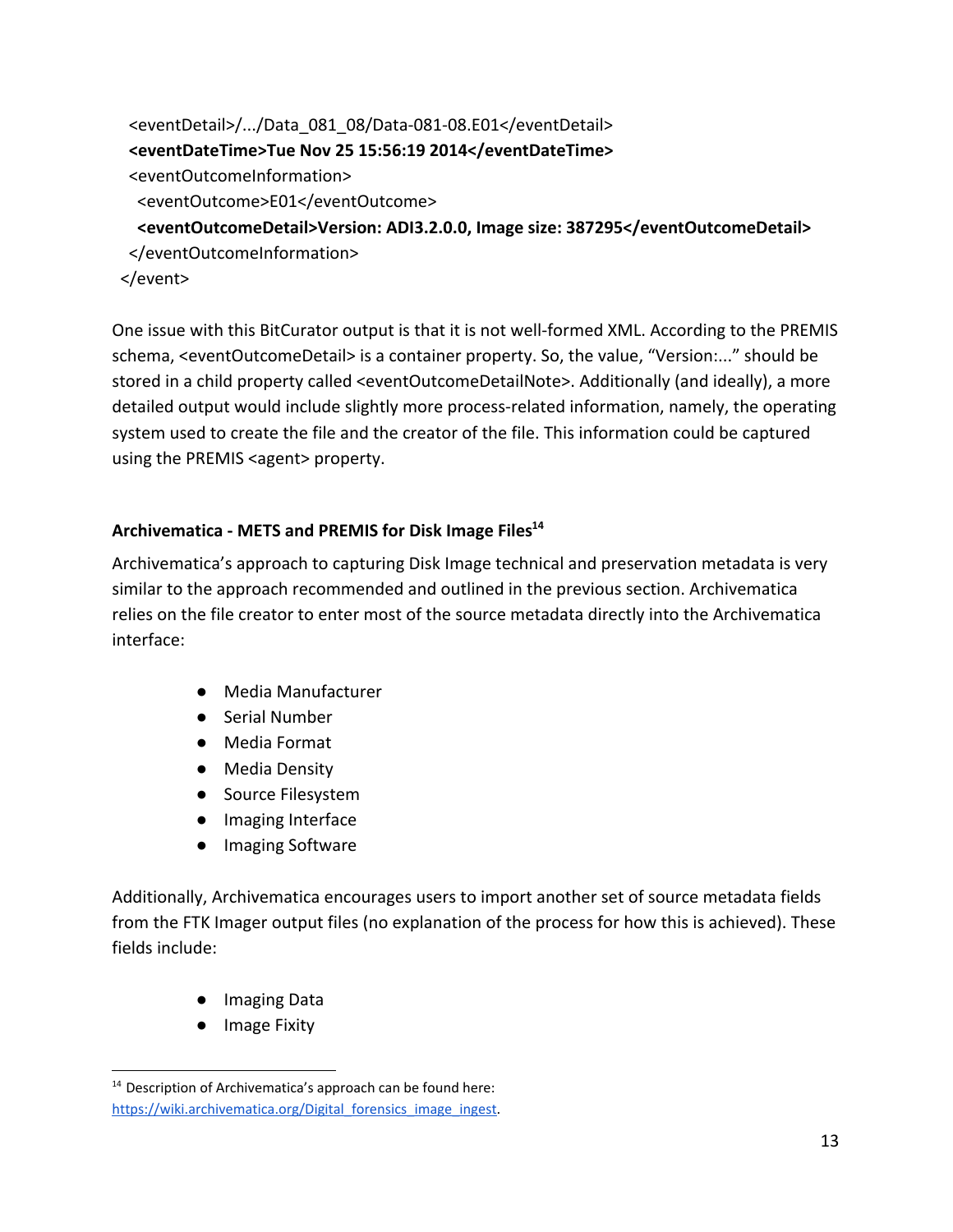- Source Filesystem
- Accession Data About Extent

Both of these sets of source information are stored in a METS wrapper in the amdSec/sourceMD path. This sourceMD information is connected to each intellectual set of disk images that makes up the whole of an original source media item (as organized in the METS structMap).

Additionally, Archivematica generates PREMIS metadata about ingest processes and stores that data in a METS amdSec/premis path. This PREMIS information is connected to each disk image file that is included in the fileSec of the METS object.

- mets/amdSec1/sourceMD1 manually entered data
- mets/amdSec1/sourceMD2 tech md imported from FTK or fiwalk
- mets/amdSec2/premis event metadata generated during processing
- fileSec each disk image file linked to appropriate premis amdSecs
- structMap links disk image file groups to appropriate sourceMD amdSecs (assume that a single source object was imaged and the result was multiple image files (e.g., E01, E02, E03, etc.)

In order to generate a file listing of the files encapsulated within the imaged file system, Archivematica uses fiwalk (either a version with FIDO created by Mark Matienzo, or the version used by BitCurator, which leans on libmagic for format analysis). This extracted XML data is stored in a METS amdSec/sourceMD path and associated with the intellectual set of disk image files that constitute the whole of the original source object as organized in the METS structMap.

If files are to be extracted from the disk image and stored individually, then Archivematica runs Bulk Extractor to generate additional feature metadata about the files. The Bulk Extractor text outputs are stored in bulk as a separate file package. In this case, Archivematica runs FITS to characterize all files once they have been extracted from the disk image. In this case each file is then processed as a unique individual file and related to the disk image object.

### **DFXML - Filesystem Technical Metadata**

The digital forensics XML schema (DFXML) was developed to enable interoperability between different forensics tools, such as The Sleuth Kit, Encase, FTK, AFFLIB, and others. A community effort has emerged around its development in the form of a working group led by the National Institute of Standards and Technology (NIST). The outputs of that group are publicly accessible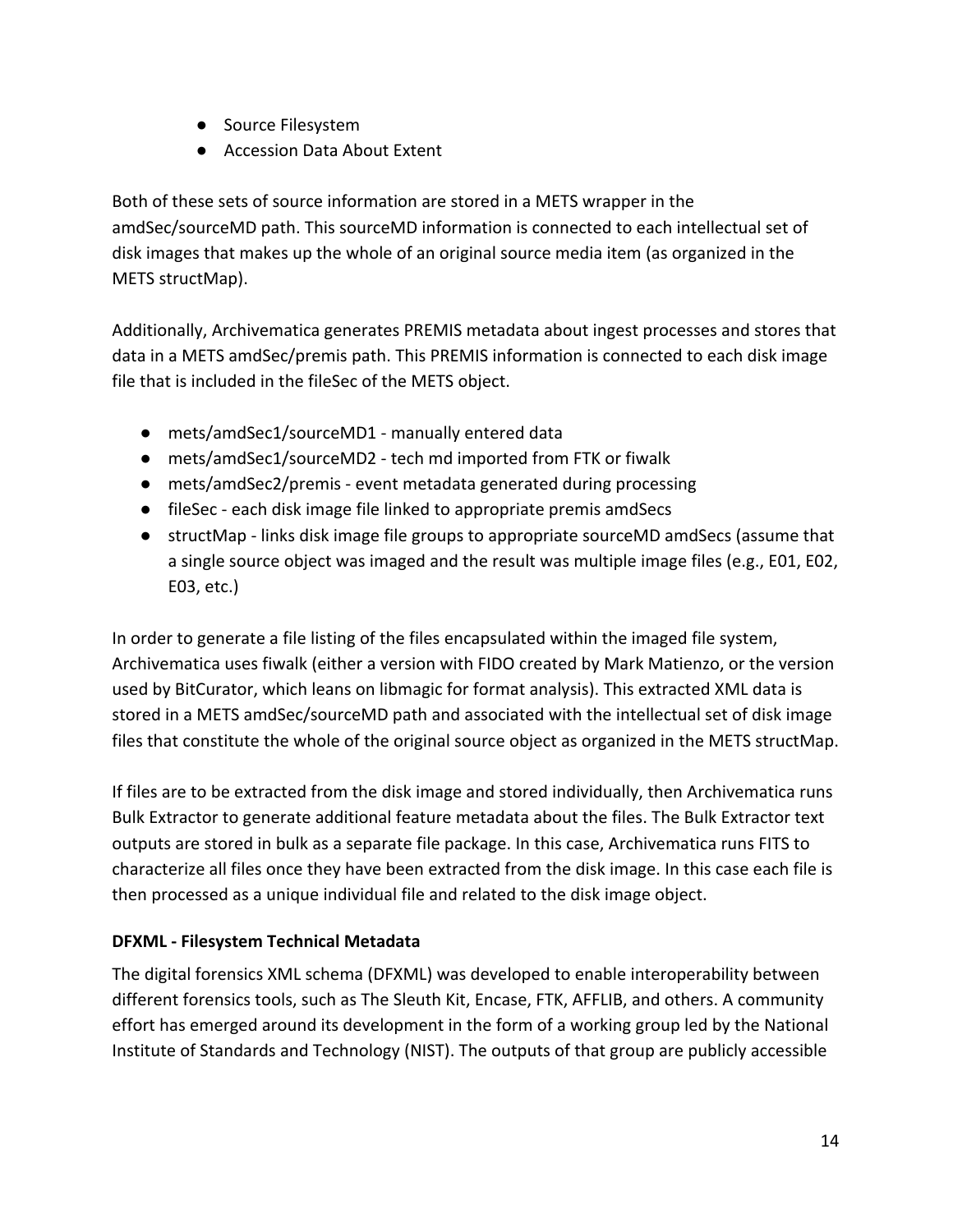on GitHub.<sup>15</sup> A second GitHub repository,  $^{16}$  run by Simson Garfinkel (a computer scientist at NIST), contains tools and a DTD extension of the core DFXML schema (described later). The DFXML working group GitHub site was last updated in 2014; Garfinkel's site was updated in May 2015.

DFXML can be produced using a number of tools $17$  including fiwalk, which was used in this study to produce sample DFXML files. Fiwalk processes disk images using The Sleuth Kit (TSK)<sup>18</sup> library and outputs its results in DFXML. Fiwalk is integrated into the BitCurator environment.

### **Investigation**

Through our investigation, we have uncovered several versions of the DFXML schema, supported by different agents and integrated into different tools. While version control appears to be somewhat deficient, the most recent version, available on the DFXML working group GitHub site, seems to be relatively stable, having last been updated in December 2014.

**Version 1.0<sup>19</sup> –** available from the NIST website. Updated January 30, 2012. **Version 1.1.0<sup>20</sup> –** linked from BitCurator wiki. Since BitCurator uses fiwalk/SleuthKit, it is probable that this is an old link that has not been updated since the move to 1.1.1. **Version 1.1.1<sup>21</sup>** – available from the DFXML working group GitHub site. This is the latest version of the schema, updated on December 4, 2014. This is the version used by fiwalk/TSK.

The differences between versions 1.1.0 and 1.1.1 are minor, which is indicative that the schema is relatively stable. The majority of the changes relate to the expansion of annotations about the elements. A few elements are deprecated in 1.1.1. These and other changes are delineated in the table below.

| <b>Element</b>                            | Change in 1.1.1     |
|-------------------------------------------|---------------------|
| dfxml/creator/build environment/library   | Annotation expanded |
| dfxml/creator/version                     | Deprecated          |
| dfxml/fileobject/byte run/hashdigest:base | Deprecated          |
| dfxml/fileobject/filename                 | Annotation expanded |

<sup>15</sup> https://github.com/dfxml-working-group/dfxml\_schema

<sup>16</sup> https://github.com/simsong/dfxml

<sup>17</sup> Tools for generating dxml: http://www.forensicswiki.org/wiki/Category:Digital\_Forensics\_XML

<sup>18</sup> https://github.com/sleuthkit/sleuthkit

<sup>19</sup> http://www.nsrl.nist.gov/DFXML/fileobject.xsd

<sup>&</sup>lt;sup>20</sup> https://raw.githubusercontent.com/dfxml-working-group/dfxml\_schema/v1.1.0/dfxml.xsd

<sup>&</sup>lt;sup>21</sup> https://github.com/dfxml-working-group/dfxml\_schema/blob/master/dfxml.xsd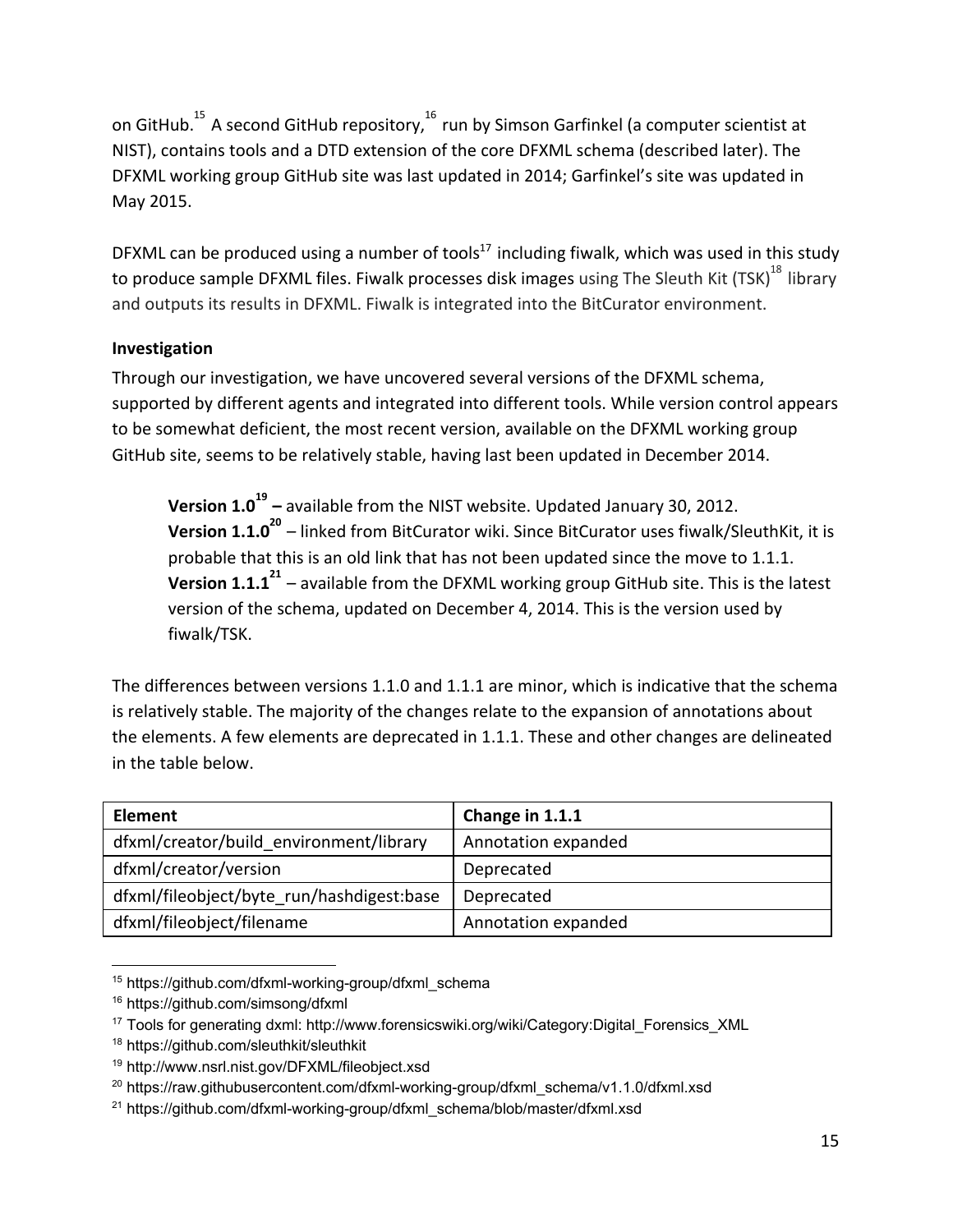| dfxml/fileobject/gid           | Type value changed (from string to    |
|--------------------------------|---------------------------------------|
|                                | nonNegativeInteger)                   |
| dfxml/fileobject/id            | Annotation expanded                   |
| dfxml/fileobject/parent object | Annotation expanded                   |
| dfxml/fileobject/uid           | Annotation expanded                   |
| dfxml/metadata                 | Expands options for namespaces beyond |
|                                | Dublin Core                           |
| dfxml/volume/error             | New element in 1.1.1                  |

#### **Findings**

We encountered a DTD file in our investigation (dfxml.dtd) that contains elements that do not appear in any of the schema documents (see below). The DTD can be found on Simson Garfinkel's GitHub<sup>22</sup> site and in the "Additional Tools > DFXML Scripts" tab in BitCurator. To our knowledge, the DTD is not used in the creation of DFXML files on BitCurator or via fiwalk/SleuthKit, but more investigation is necessary.

- dfxml/source/imagefile
- dfxml/source/sectorsize
- dfxml/source/device\_model
- dfxml/source/device\_sn
- dfxml/source/acquisition\_commandline
- dfxml/source/acquisition\_device
- dfxml/source/device\_capabilities
- dfxml/source/devicesectors
- dfxml/source/acquisition\_macaddr
- dfxml/source/acquisition\_date

The elements in the DTD are interesting—in some cases they closely map to the metadata we identified as valuable in our evaluation of the EWF, RAW, ISO, and BIN files. This should be noted, in particular, because very few of the elements in DFXML 1.1.1 align to those metadata values. Our test of BitCurator and fiwalk confirmed that the source elements noted above are not part of the set of elements that output in the XML files that they produce. Correspondence with NIST representatives confirmed that DFXML does not have a scope that covers the source media object. DFXML is of great use for documenting the files and directories and geometric information structured within a disk image file, but has minimal use (as it stands now) for

<sup>22</sup> https://github.com/simsong/dfxml/blob/master/dtd/dfxml.dtd